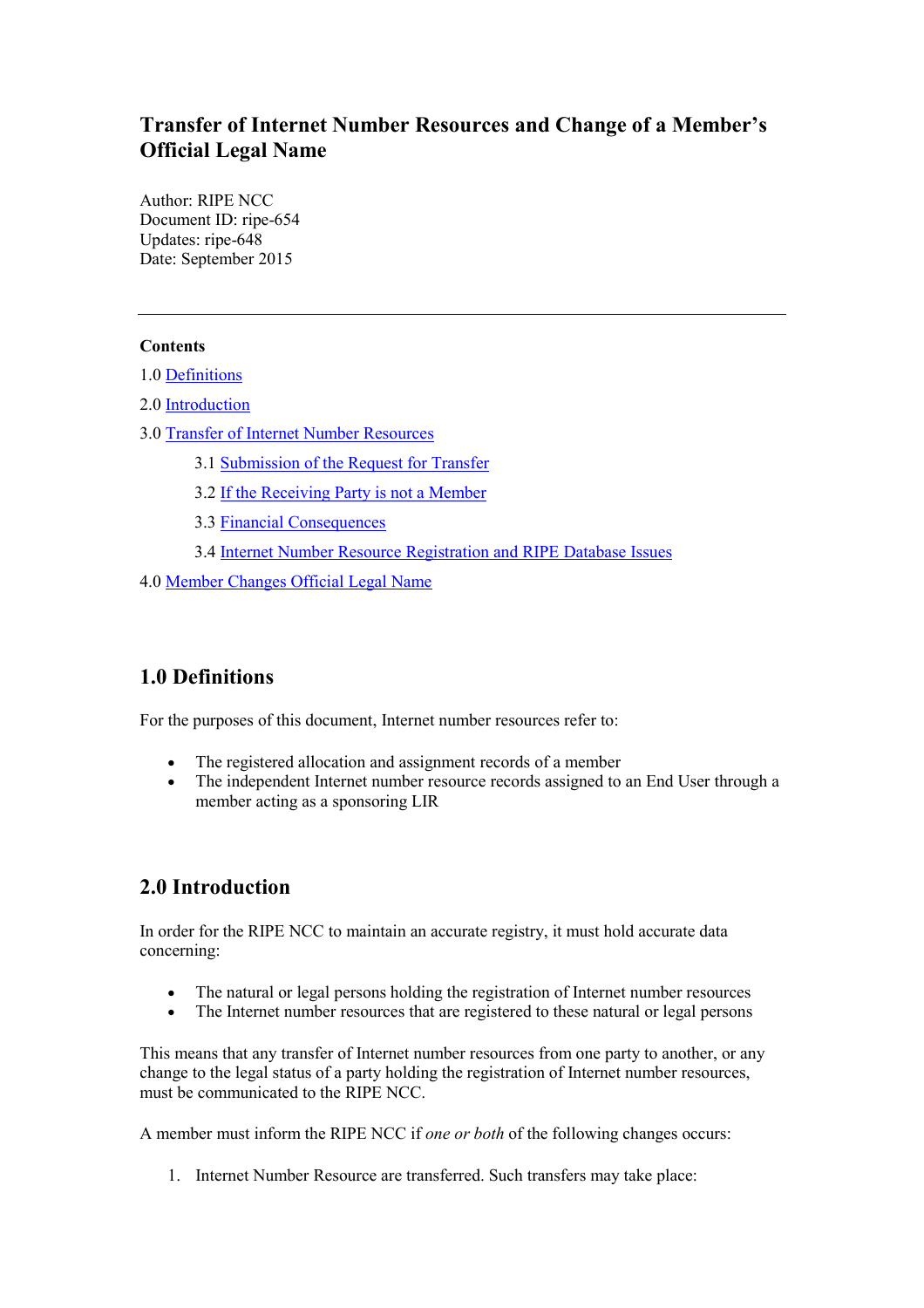- o Because of a change in the member's business structure, for example in the case of a merger or acquisition of the member's organisation.
- o In the case of a transfer of Internet number resources from the member to another party according to RIPE Policies (section 5.5 and 6.4 of "[IPv4](https://www.ripe.net/publications/docs/ipv4-policies#55)  [Address Allocation and Assignment Policies for the RIPE NCC Service](https://www.ripe.net/publications/docs/ipv4-policies#55)  [Region](https://www.ripe.net/publications/docs/ipv4-policies#55)["](https://www.ripe.net/publications/docs/ipv4-policies#55), section 8 of "[IPv6 Address Allocation and Assignment Policy](https://www.ripe.net/publications/docs/ipv6-policy#8--transfer-of-ipv6-resources)" and section 4.0 of "[Autonomous System \(AS\) Number Assignment Policies](https://www.ripe.net/publications/docs/asn-assignment-policies#Transferring)"). Such a transfer may also be facilitated through the [RIPE NCC Listing](https://www.ripe.net/manage-ips-and-asns/resource-transfers-and-mergers/transfers/ipv4/listing/listing-services-page)  [Service.](https://www.ripe.net/manage-ips-and-asns/resource-transfers-and-mergers/transfers/ipv4/listing/listing-services-page)
- 2. The member changes its official legal name**.** Such a change may occur, for example, because of a merger or acquisition of the member's organisation.

This document describes the procedures for such changes to be properly communicated and registered with the RIPE NCC.

#### **Note:**

If a change in a member's official legal name is accompanied by a transfer of Internet number resources, the member must first inform the RIPE NCC of the name change and then of the transfer.

If a change in a member's business structure is *not* accompanied by a transfer of Internet number resources or a change in the member's official legal name, then the RIPE NCC does not need to be informed of this change.

This document does not describe the procedure to be followed in the case of changes with regards to independent Internet number resources assigned to End Users or any changes to the End User's business structure. This procedure is described in the RIPE NCC Procedural Document, "[Independent Internet Number Resources](https://www.ripe.net/publications/docs/lir-end-user-contractual-changes) – Contractual Relationship Changes [Between Sponsoring LIR and End User](https://www.ripe.net/publications/docs/lir-end-user-contractual-changes)".

This document does not describe the procedure to be followed in case of a transfer of Internet number resources from the RIPE NCC service region to the service region of another RIR and vice versa. This procedure is described in the RIPE NCC procedural document, "[Inter-RIR](https://www.ripe.net/publications/docs/inter-rir-transfer-of-inr)  [Transfer of Internet Number Resources](https://www.ripe.net/publications/docs/inter-rir-transfer-of-inr)".

# <span id="page-1-0"></span>**3.0 Transfer of Internet Number Resources**

If a member transfers their Internet number resources to a third party for any reason, this transfer must be declared to the RIPE NCC for approval.

## <span id="page-1-1"></span>**3.1 Submission of the Request for Transfer**

For the transfer to be processed, one of the involved parties must submit a request by email to the RIPE NCC:

If the transfer is due to a change in the member's business structure (e.g., merger or acquisition), the request must be submitted to  $\frac{ncc(\hat{a})\text{ripe.net}}{ncc(\hat{a})}$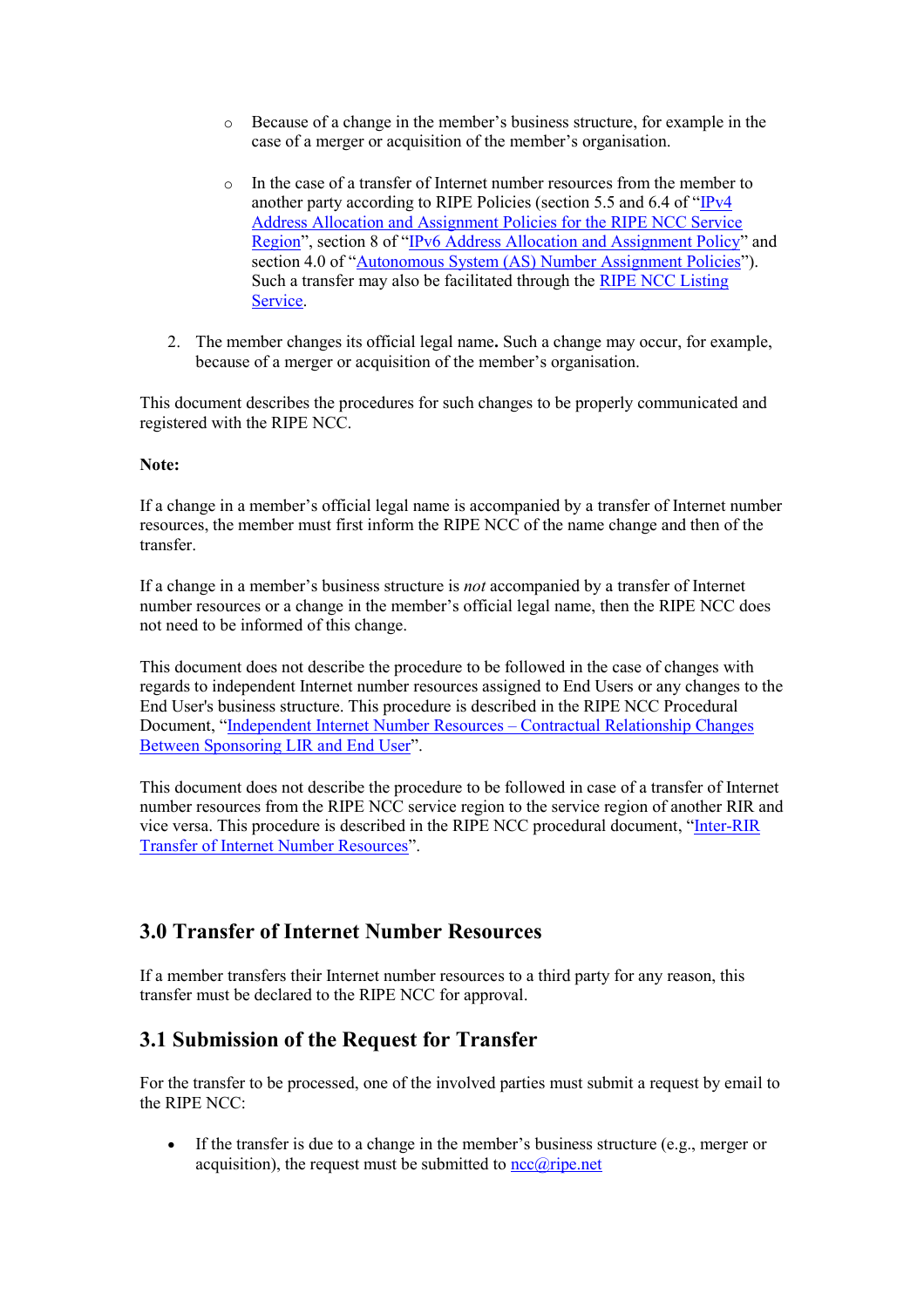If this is a transfer of Internet number resource from one member to another party according to RIPE Policies (Sections 5.5 and 6.4 of "[IPv4 Address Allocation and](https://www.ripe.net/publications/docs/ipv4-policies#55)  [Assignment Policies for the RIPE NCC Service Region](https://www.ripe.net/publications/docs/ipv4-policies#55)", Section 8 of "[IPv6 Address](https://www.ripe.net/publications/docs/ipv6-policy#8--transfer-of-ipv6-resources)  [Allocation and Assignment Policy](https://www.ripe.net/publications/docs/ipv6-policy#8--transfer-of-ipv6-resources)" and Section 4.0 of "[Autonomous System \(AS\)](https://www.ripe.net/publications/docs/asn-assignment-policies#Transferring)  [Number Assignment Policies](https://www.ripe.net/publications/docs/asn-assignment-policies#Transferring)", the request must be submitted to  $\frac{ir\text{-}help@ripe.net}{}$ 

A registered contact or an authorised person (e.g., senior manager, legal successor) must send the request.

The RIPE NCC will ask for the following information:

### **i. Information regarding the parties involved, including:**

- The full official legal names of all parties involved
- Which party will transfer the Internet number resources and which party will receive them
- Recent registration papers issued by the relevant national authorities for all involved parties

If the current official legal names of the involved members are different from those in the relevant signed RIPE NCC Standard Service Agreement, then the procedure described in [Section 4.0](#page-4-1) must be followed prior to the transfer of the Internet number resources.

The procedure described under Section 4.0 is not necessary for the transferring member if the RIPE NCC Standard Service Agreement for that member is terminated (see Sections A.1.1 and A.1.2 of the RIPE NCC Procedural Document, "[Closure of Members,](https://www.ripe.net/publications/docs/closure) Deregistration of [Internet Resources and Legacy Internet Resources](https://www.ripe.net/publications/docs/closure)".

### **ii. A description of the reason for the transfer (for example, due to merger, acquisition, transfer of Internet number resources according to the RIPE policies)**

If the transfer is taking place due to a change in the structure of the organisation(s) involved, a description of the changes among these organisation(s) is necessary. This description must be accompanied by all official legal documents proving/supporting the changes the request is based on.

### **iii. A list of the Internet number resources that are requested to be transferred. If** *all* **of the transferring member's Internet number resources registered are being transferred, a confirmation of this is requested.**

The member must also indicate any End User assignment agreements that are requested to be transferred.

If a member transfers all of their Internet number resources, their RIPE NCC Standard Service Agreement may be terminated (see Section A.1.1. of the RIPE NCC Procedural Document, "[Closure of Members, Deregistration of Internet](http://www.ripe.net/publications/docs/closure) Resources and Legacy Internet [Resources](http://www.ripe.net/publications/docs/closure)").

#### **iv. The correct contact details of all parties involved**

The RIPE NCC may ask the parties involved to confirm the correctness of their contact details or to update them. The contact details include the billing contact details and the VAT number details.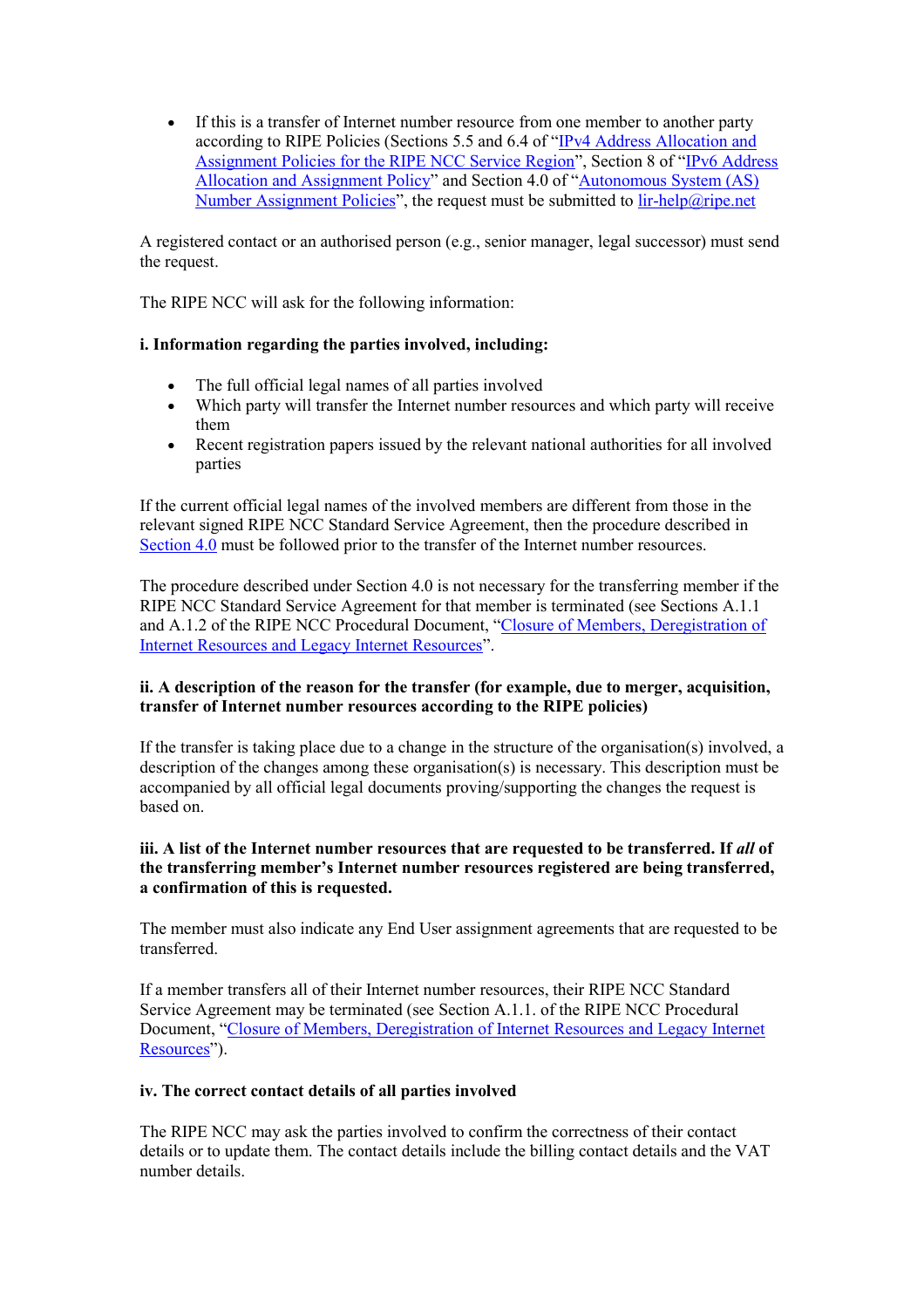### **v. A Transfer Agreement signed by both parties or by their legal successors**

The RIPE NCC will make a template of the Transfer Agreement available. Either party may submit the Transfer Agreement to the RIPE NCC, signed by authorised persons for both parties. The RIPE NCC may ask the other party/parties to confirm their agreement to the transfer. The confirmation must be authorised (signed or sent) by a contact person or authorised person (e.g., senior manager, legal successor).

If the transferring party no longer exists by the time the RIPE NCC is being informed, the receiving party must send:

- An official document (issued by a national authority) confirming the closure of the transferring party
- A copy of an older signed agreement between the relevant parties mentioning the transfer of the Internet number resources. If such an agreement is not available, the RIPE NCC may accept a confirmation of the transfer to the RIPE NCC signed by an authorised person (e.g., senior manager, legal successor) of the receiving party. The RIPE NCC reserves the right to reverse the transfer should another party object and provide an agreement that proves that the Internet number resource should have been transferred to them.

#### **vi. An overview of the utilisation of all allocations and of the status of all independent Internet number resource assignments**

The RIPE NCC may ask for an overview of the utilisation of all Internet number resources registered to the member and of all End User assignment agreements signed by the member.

# <span id="page-3-0"></span>**3.2 If the Receiving Party is not a Member**

Members may wish to transfer their Internet number resource to another member or to a third party that is not a member.

If the Internet number resources are transferred to a non-member, the receiving party must apply to be a member by signing a RIPE NCC Standard Service Agreement before the transfer takes place [\(more information on how to become a member is available\)](https://www.ripe.net/become-a-member). If the receiving party refuses to do the above, the RIPE NCC will not transfer the Internet number resources to them.

If the Internet number resources to be transferred are Provider Independent (PI) addresses, the receiving party may either apply to become a member by signing the RIPE NCC Standard Service Agreement, or can enter into a contractual relationship with a sponsoring LIR. For more information, please see the notes o[n Requesting Independent Resources.](https://www.ripe.net/participate/resource-management/independent-resources)

The request for the transfer can be submitted as described above (Section 3.1).

## <span id="page-3-1"></span>**3.3 Financial Consequences**

All outstanding invoices and all outstanding financial obligations must be paid in full. If the RIPE NCC Standard Service Agreement is terminated in the course of the RIPE NCC financial year, the service fee for this member must be paid for the full year. This payment is the responsibility of the receiving member. If the receiving party is not a member, then payment is the responsibility of the transferring member.